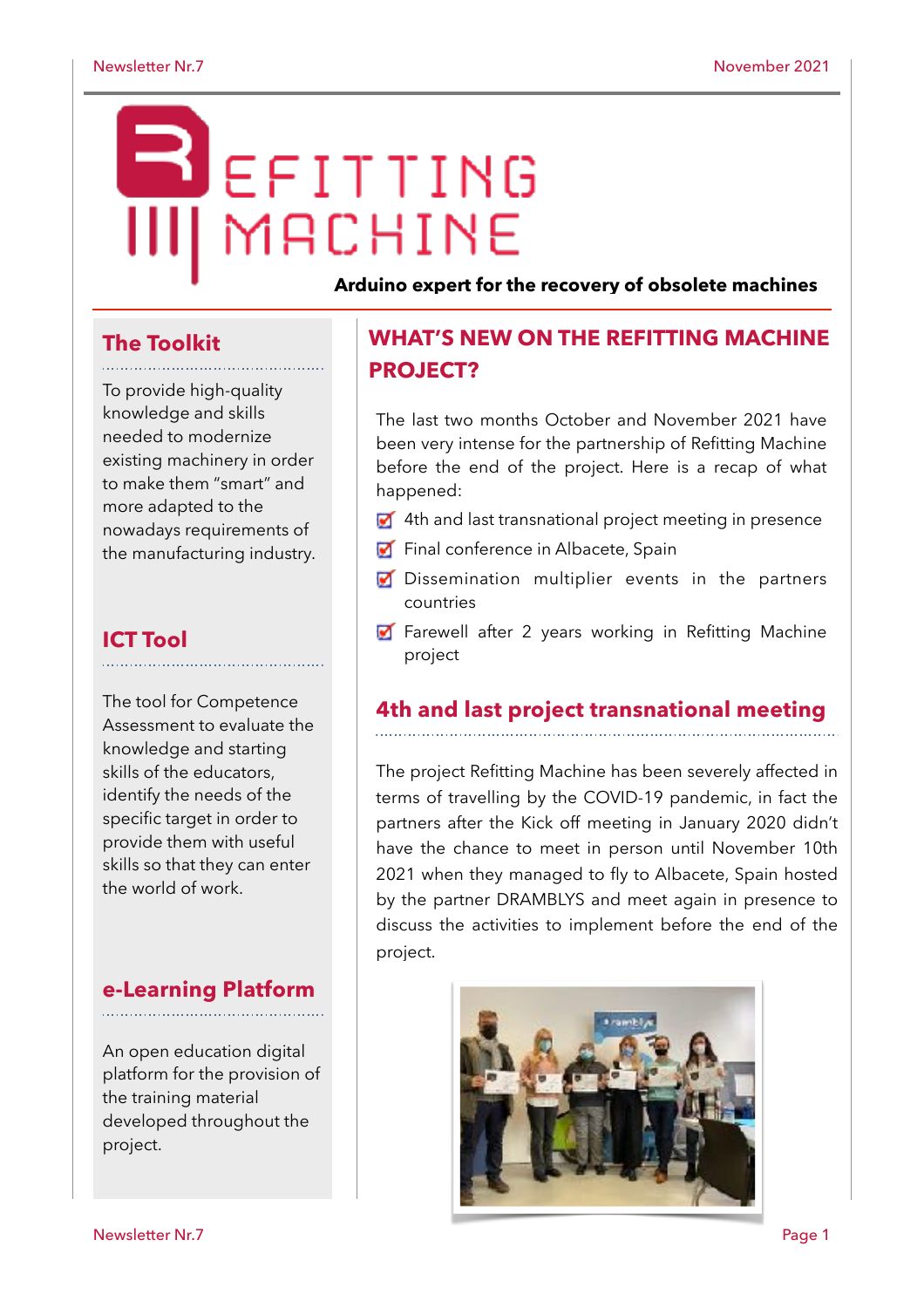#### Final conference in Albacete

In November 2021, DRAMBLYS organized the final conference in Spain to disseminate the project results, including the ICT Tool and the Gamified e-learning Platform containing the Expert program Toolkit. In occasion of the last translational project meeting, the project partners from Italy, Greece and Cyprus had the opportunity to participate in person offering their expertise and contribution in presenting the project results, the steps behind their development and their applications on different context outside the project.



Beside the partners contribution, the final conference saw the participation of a Spanish professor and expert Pablo E. Garcia who talked about the project he developed called "Proyectos STEAM EDELVIVES" during an interesting session that left the participants very interested to the topic, curious to know more about it and with a lots of questions for the expert that conducted the session.



### **REFITTING MACHINE BLOG**

Don't forget to have a look also, at our **[blog](https://refittingmachine.eu/blog/)**! The partners of the "Refitting Machine" project are committed to post constantly updates and interesting articles about Arduino, technology, and machinery revamping. Our latest articles focus upon Circular Economy, digital and STEM education, engineering, and many more.



To keep track of all the activities implemented in the "*Refitting Machine - Arduino expert for the recovery of obsolete machines*" project, stay tuned in our [website](https://refittingmachine.eu/) and see how the learning path is going further!

Newsletter Nr.7 Page 2